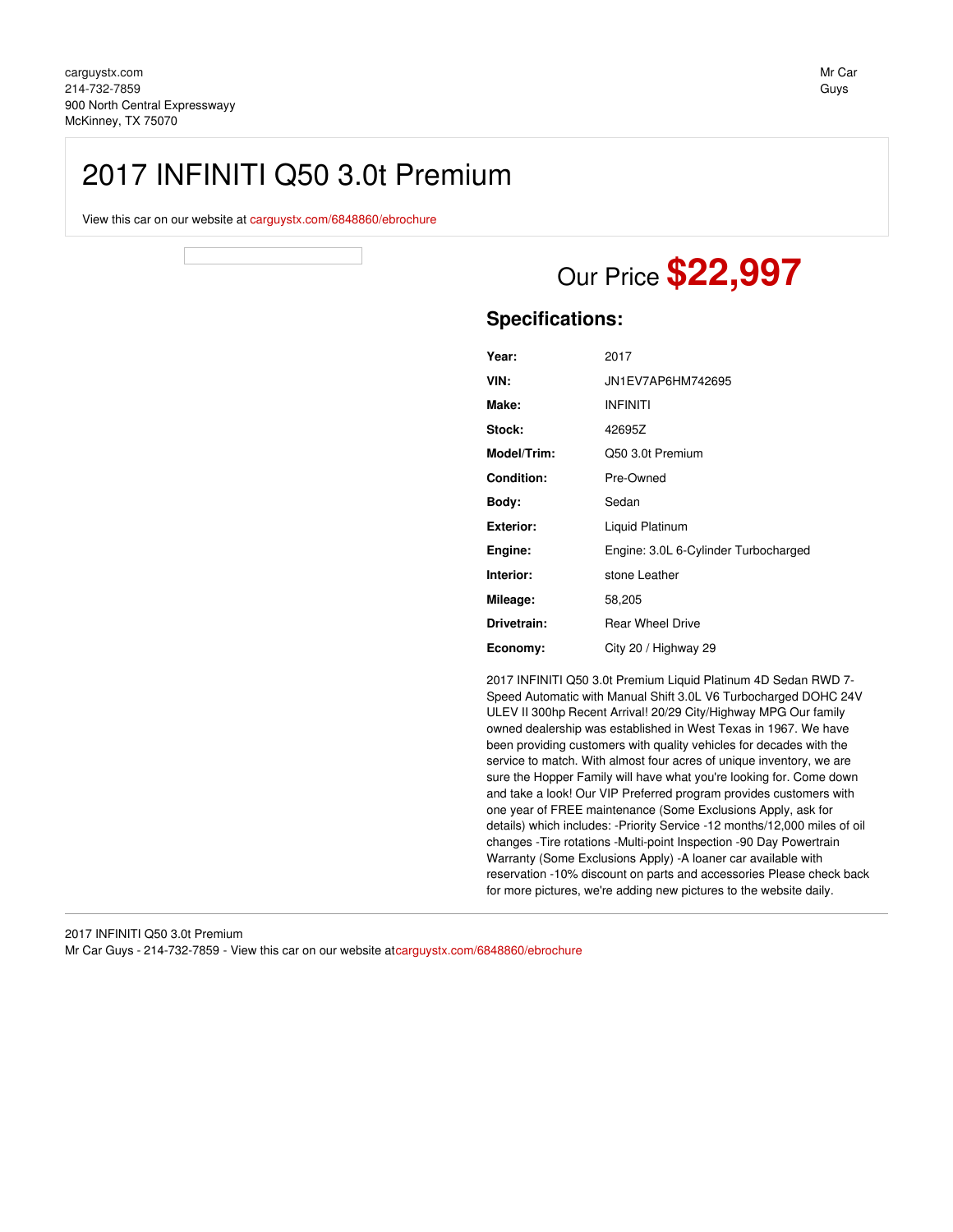

## 2017 INFINITI Q50 3.0t Premium

Mr Car Guys - 214-732-7859 - View this car on our website a[tcarguystx.com/6848860/ebrochure](file:///6848860/ebrochure)

## **Installed Options**

## **Interior**

- Bench Front Facing Rear Seat Manual Tilt/Telescoping Steering Column
- Gauges -inc: Speedometer, Odometer, Engine Coolant Temp, Tachometer, Trip Odometer and Trip Computer
- Power Rear Windows-Leather Steering Wheel- Front Cupholder- Rear Cupholder
- Compass- Proximity Key For Doors And Push Button Start Valet Function
- Power Fuel Flap Locking Type
- Remote Keyless Entry w/Integrated Key Transmitter, 2 Door Curb/Courtesy, Illuminated Entry, Illuminated Ignition Switch and Panic Button
- Remote Releases -Inc: Power Cargo Access and Power Fuel
- HomeLink Garage Door Transmitter- Cruise Control w/Steering Wheel Controls
- Dual Zone Front Automatic Air Conditioning
- HVAC -inc: Underseat Ducts and Console Ducts Illuminated Locking Glove Box
- Driver Foot Rest
- Interior Trim -inc: Aluminum Instrument Panel Insert, Aluminum Door Panel Insert, Aluminum Console Insert and Chrome Interior Accents
- Full Cloth Headliner- Leatherette Door Trim Insert
- Leather/Aluminum Gear Shifter Material- Premium Leatherette Seating Surfaces
- Day-Night Auto-Dimming Rearview Mirror
- Driver And Passenger Visor Vanity Mirrors w/Driver And Passenger Illumination, Driver And Passenger Auxiliary Mirror
- Full Floor Console w/Covered Storage, Mini Overhead Console w/Storage and 2 12V DC Power Outlets
- Front And Rear Map Lights- Fade-To-Off Interior Lighting
- Full Carpet Floor Covering -inc: Carpet Front And Rear Floor Mats
- Carpet Floor Trim and Carpet Trunk Lid/Rear Cargo Door Trim Cargo Space Lights
- Front Bucket Seats -inc: natural contour ergonomic-design, 8-way power-adjustable driver and passenger seat w/slide, recline, lift and thigh support and driver side manual lumbar support
- 8-Way Driver Seat- 8-Way Passenger Seat
- FOB Controls -inc: Cargo Access and Windows- Driver And Passenger Door Bins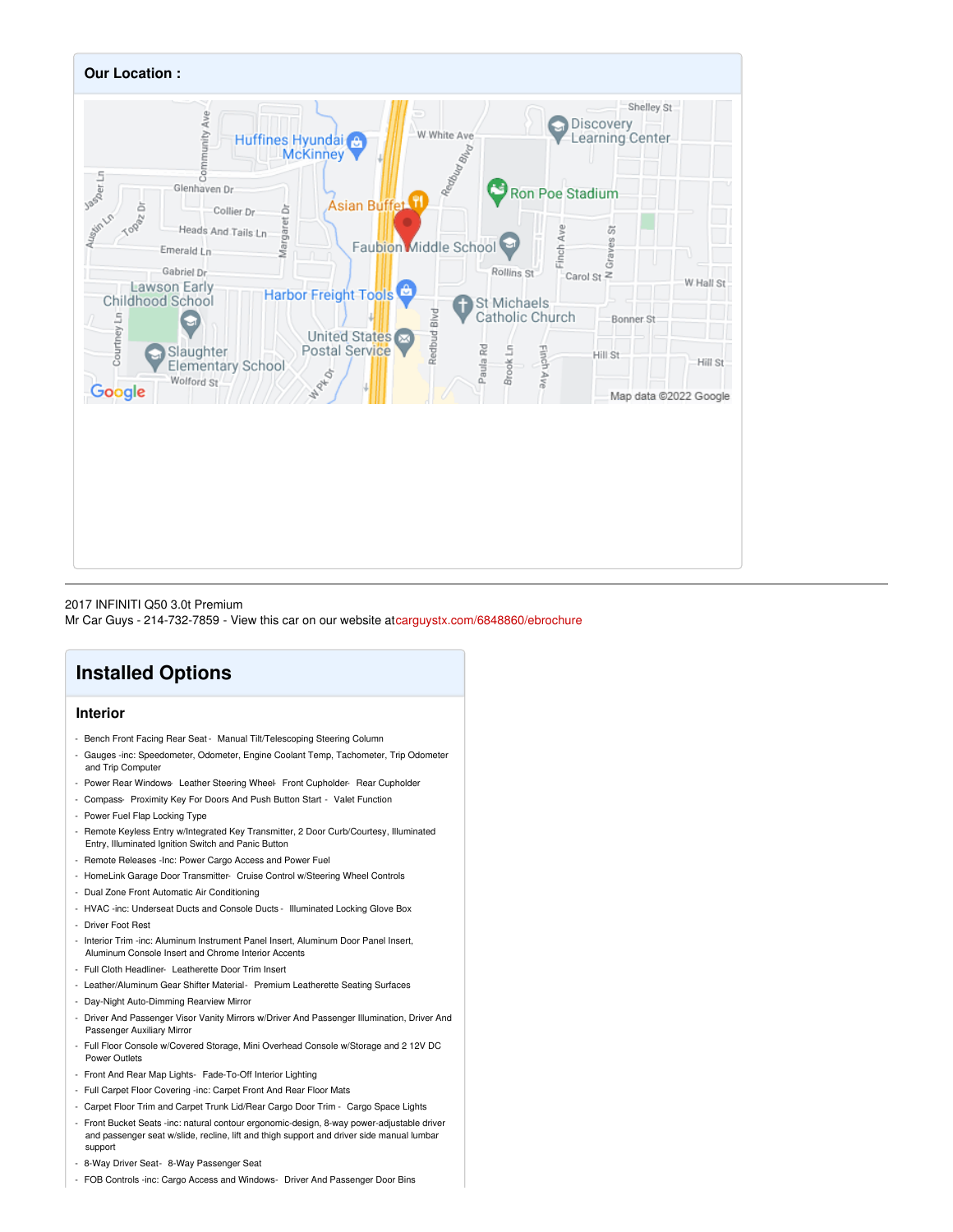- Power 1st Row Windows w/Front And Rear 1-Touch Up/Down Delayed Accessory Power
- Power Door Locks w/Autolock Feature- Trip Computer- Outside Temp Gauge
- Analog Display- Seats w/Leatherette Back Material
- Manual Anti-Whiplash Adjustable Front Head Restraints and Manual Adjustable Rear Head **Restraints**
- Front Center Armrest and Rear Center Armrest- 2 Seatback Storage Pockets
- Perimeter Alarm- Engine Immobilizer- 2 12V DC Power Outlets- Air Filtration

### **Exterior**

- Body-Colored Power Heated Side Mirrors w/Manual Folding and Turn Signal Indicator
- Fixed Rear Window w/Defroster- Light Tinted Glass
- Speed Sensitive Rain Detecting Variable Intermittent Wipers
- Galvanized Steel/Aluminum Panels- Chrome Grille- Trunk Rear Cargo Access
- Fully Automatic Projector Beam Led Low/High Beam Daytime Running Headlamps w/Delay-Off
- Front Fog Lamps- Rocker Panel Extensions- Body-Colored Door Handles
- Chrome Side Windows Trim and Black Front Windshield Trim
- Body-Colored Rear Bumper- Body-Colored Front Bumper
- Express Open/Close Sliding And Tilting Glass 1st Row Sunroof w/Sunshade
- Clearcoat Paint- Tires: P225/55R17 AS Run-Flat
- Wheels: 17" x 7.5" Aluminum-Alloy -inc: machine-finished surface LED Brakelights

### **Safety**

- Bench Front Facing Rear Seat Manual Tilt/Telescoping Steering Column
- Gauges -inc: Speedometer, Odometer, Engine Coolant Temp, Tachometer, Trip Odometer and Trip Computer
- Power Rear Windows- Leather Steering Wheel- Front Cupholder- Rear Cupholder
- Compass- Proximity Key For Doors And Push Button Start Valet Function
- Power Fuel Flap Locking Type
- Remote Keyless Entry w/Integrated Key Transmitter, 2 Door Curb/Courtesy, Illuminated Entry, Illuminated Ignition Switch and Panic Button
- Remote Releases -Inc: Power Cargo Access and Power Fuel
- HomeLink Garage Door Transmitter- Cruise Control w/Steering Wheel Controls
- Dual Zone Front Automatic Air Conditioning
- HVAC -inc: Underseat Ducts and Console Ducts Illuminated Locking Glove Box
- Driver Foot Rest
- Interior Trim -inc: Aluminum Instrument Panel Insert, Aluminum Door Panel Insert, Aluminum Console Insert and Chrome Interior Accents
- Full Cloth Headliner- Leatherette Door Trim Insert
- Leather/Aluminum Gear Shifter Material- Premium Leatherette Seating Surfaces
- Day-Night Auto-Dimming Rearview Mirror
- Driver And Passenger Visor Vanity Mirrors w/Driver And Passenger Illumination, Driver And Passenger Auxiliary Mirror
- Full Floor Console w/Covered Storage, Mini Overhead Console w/Storage and 2 12V DC Power Outlets
- Front And Rear Map Lights- Fade-To-Off Interior Lighting
- Full Carpet Floor Covering -inc: Carpet Front And Rear Floor Mats
- Carpet Floor Trim and Carpet Trunk Lid/Rear Cargo Door Trim Cargo Space Lights
- Front Bucket Seats -inc: natural contour ergonomic-design, 8-way power-adjustable driver and passenger seat w/slide, recline, lift and thigh support and driver side manual lumbar support
- 8-Way Driver Seat- 8-Way Passenger Seat
- FOB Controls -inc: Cargo Access and Windows- Driver And Passenger Door Bins
- Power 1st Row Windows w/Front And Rear 1-Touch Up/Down Delayed Accessory Power
- Power Door Locks w/Autolock Feature- Trip Computer- Outside Temp Gauge
- Analog Display- Seats w/Leatherette Back Material
- Manual Anti-Whiplash Adjustable Front Head Restraints and Manual Adjustable Rear Head Restraints
- Front Center Armrest and Rear Center Armrest- 2 Seatback Storage Pockets
- Perimeter Alarm- Engine Immobilizer- 2 12V DC Power Outlets- Air Filtration

#### **Mechanical**

- 4-Wheel Disc Brakes w/4-Wheel ABS, Front And Rear Vented Discs, Brake Assist and Hill Hold Control
- Multi-Link Rear Suspension w/Coil Springs
- Double Wishbone Front Suspension w/Coil Springs
- Dual Stainless Steel Exhaust w/Chrome Tailpipe Finisher- 20 Gal. Fuel Tank
- Electric Power-Assist Speed-Sensing Steering- Front And Rear Anti-Roll Bars
- Gas-Pressurized Shock Absorbers
- 62-Amp/Hr Maintenance-Free Battery w/Run Down Protection- 150 Amp Alternator
- 2.94 Axle Ratio- Rear-Wheel Drive
- Transmission w/Driver Selectable Mode and Sequential Shift Control